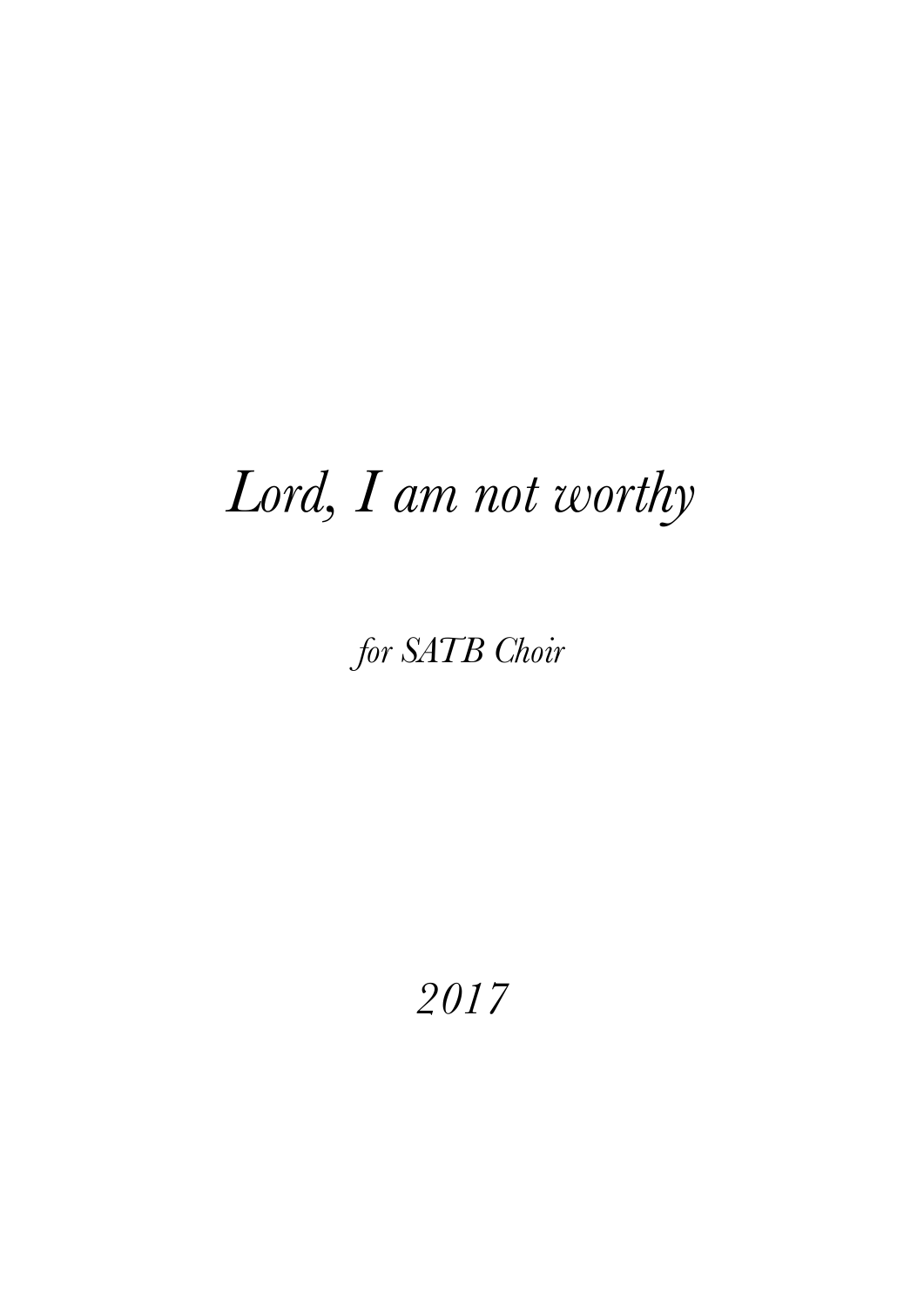## Lord, I am not worthy

Roman Missal



## PERUSAL OI